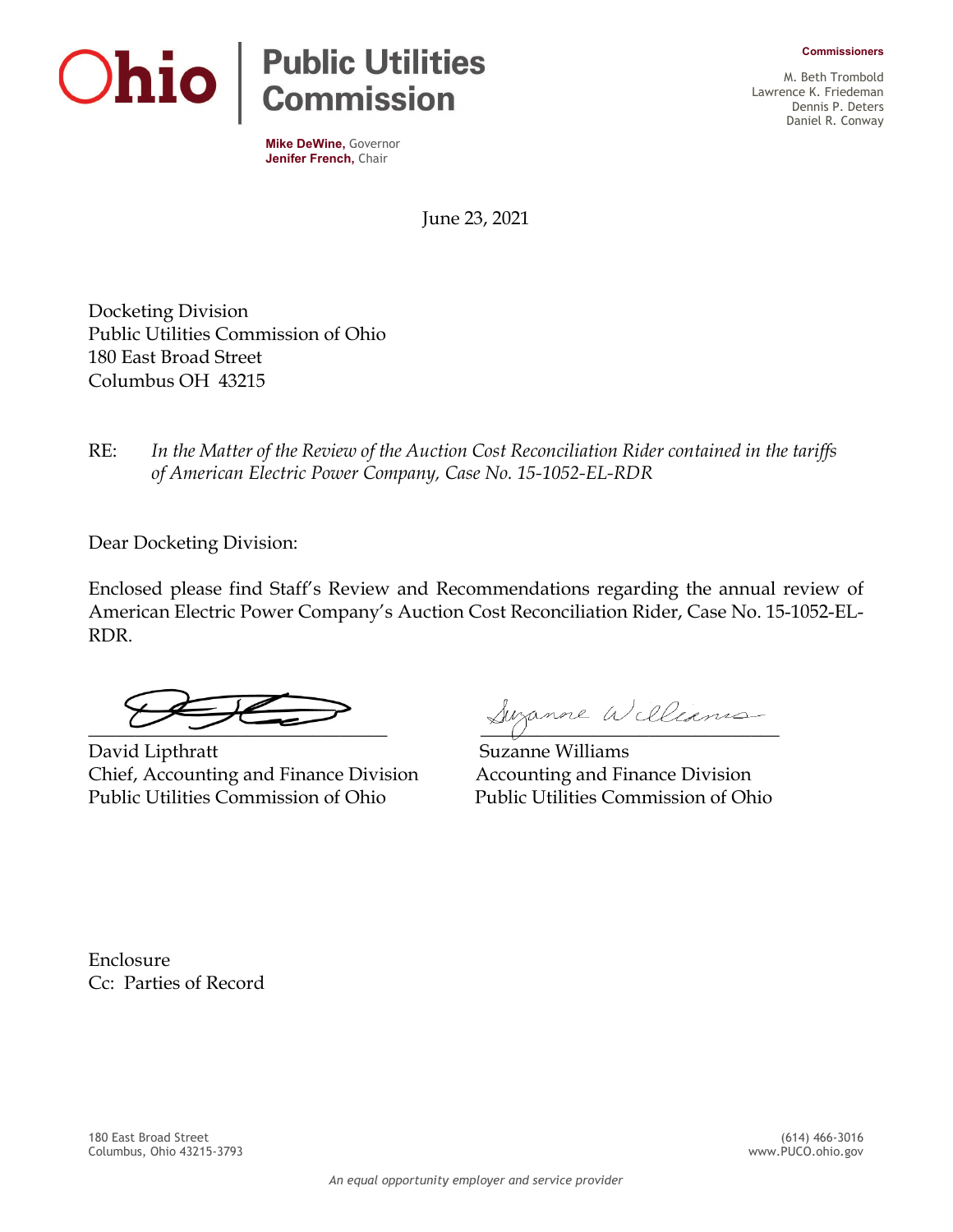## **Ohio Power Company Case No. 15-1052-EL-RDR (ACRR)**

## **Background**

On February 25, 2015, in Case No. 13-2385-EL-SSO, the Commission issued its Opinion and Order establishing the Ohio Power Company's (AEP) generation energy rider (GENE), the generation capacity rider (GENC) and the auction cost reconciliation rider (ACRR). The Commission also eliminated the following base generation recovery mechanisms: auction phase-in rider (APIR), the fixed cost rider (FCR), and the fuel adjustment clause (FAC). The ACRR went into effect in June of 2015. AEP updates the ACRR on a quarterly basis in Case No. 15-1052-EL-RDR, and the rider is subject to reconciliation and an annual audit by Staff. On April 25, 2018, in Case No. 16-1852-EL-SSO, the Commission extended the term of the ESP through May 31, 2024 with slight modifications to the ACRR.

The Commission authorized AEP to recover only its prudently incurred competitive bidding process (CBP) related costs through the ACRR. CBP-related costs include incremental auction costs associated with administering and implementing the CBP and consultant fees. The ACRR also recovers the difference between amounts paid to suppliers for delivery of the standard service offer (SSO) supply resulting from the CBP auctions and amounts billed to SSO customers through GENE and GENC riders.

## **Staff Review**

This audit was conducted to review ACRR documents, records, and/or transactions for the period of July 2019 through June 2020. More specifically, Staff reviewed supplier charges, consultant fees, revenues collected through the riders, commercial activity taxes (CAT), and performed an examination to detect whether PJM charges and credits, that are passed through to suppliers, were included in the ACRR rate calculation.

In the prior audit, Staff identified several PJM charges and credits, totaling \$371, that flowed through the ACRR rate calculation in error. These charges and credits occur when the cost of energy at the auction clearing price paid to suppliers differs from the load adjustment costs that are recorded at market price. The cost or revenue associated with these incremental adjustments are ultimately settled with the suppliers. During the current audit, Staff verified that the \$371 from the previous audit was adjusted out in January 2020. In the current audit, Staff identified charges and credits totaling \$128,654 that incorrectly flowed through the ACRR rate calculation. The Company indicated that these incremental adjustments along with expected additional costs of \$106,000 in periodic adjustments will be settled with suppliers and recorded and removed in March and April 2021.

In the prior audit, Staff reviewed the Company's CAT true-up calculation and identified a rounding error in the formula. During the current audit, Staff reviewed the Company's calculation of the CAT liability due on the revenues and determined the calculation was correct.

## **Conclusion**

Staff has reviewed the Company's quarterly filings, including but not limited to, portions related to revenues, supplier payments, auction expenses, and CAT for the period of July 2019 through June 2020. Staff is satisfied that these quarterly filings are both consistent with and in compliance with the Commission orders except as noted above. As a result of the above findings, Staff recommends a total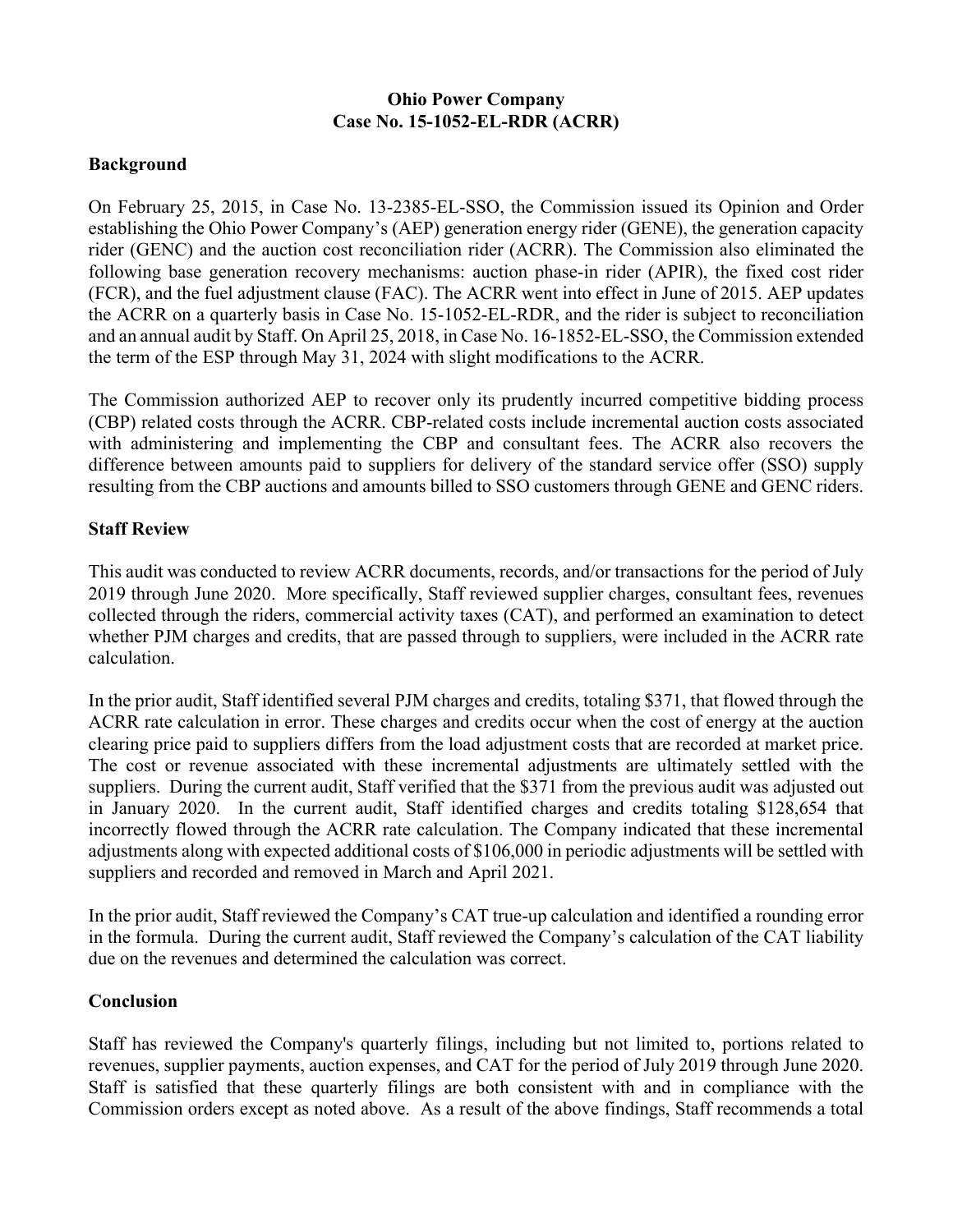adjustment of \$234,654. Staff will continue to monitor the issue of charges and credits that incorrectly flow through the ACRR rate in future audits.